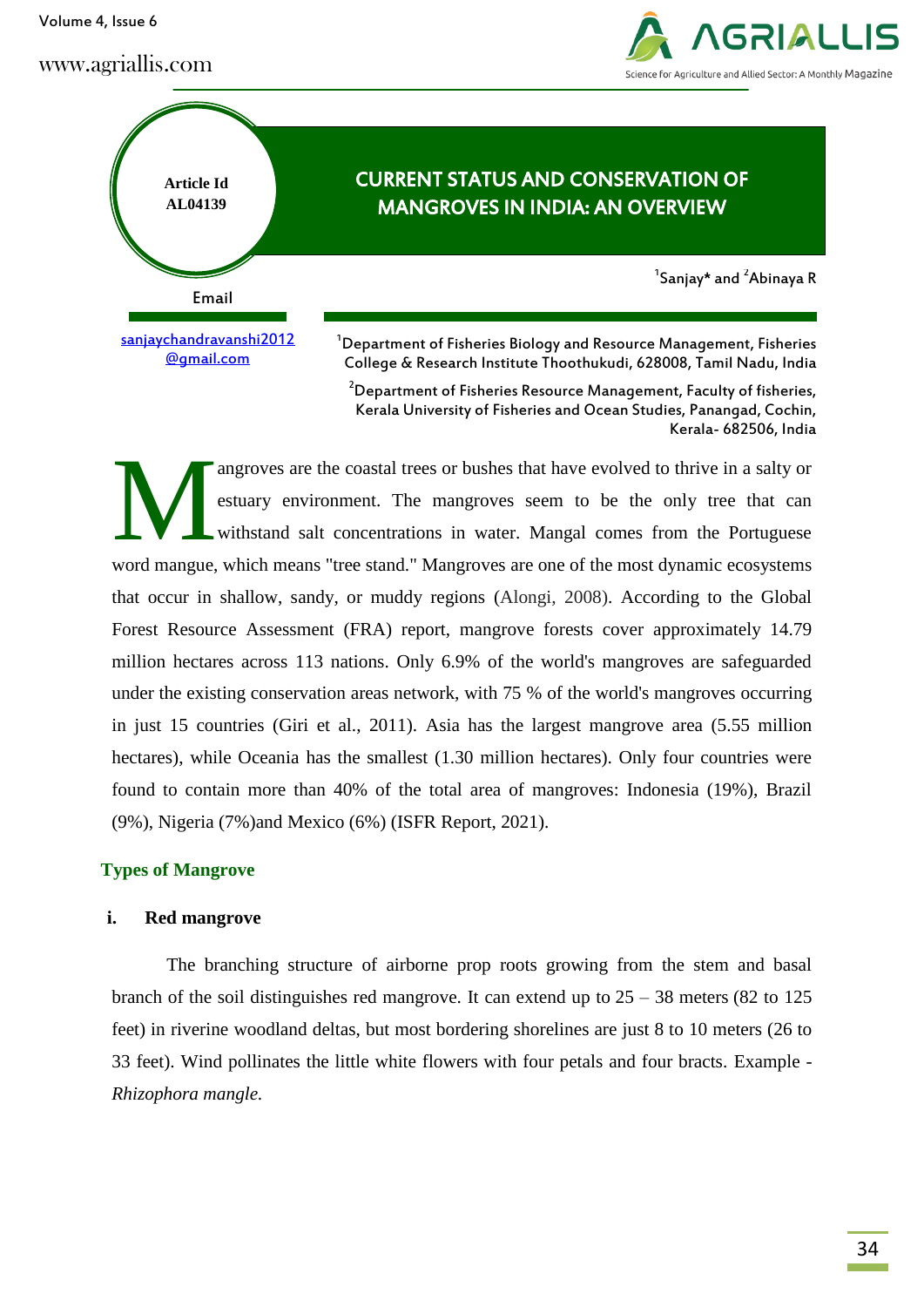www.agriallis.com



### **ii. Black mangrove**

The cable roots of the black mangrove radiate from the tree, with vertically upright shoots (pneumatophores) ranging 2 to 20 centimetres above the substrate. They have narrow, compact, or rectangular leaflets that are dark green on top and pale, almost cream green on the bottom, with short thick hairs. Example - *Avicennia germinans*.

### **iii. White mangrove**

White mangroves can reach a height of 15 meters as a tree or a shrub. When developing in hypoxic or chemical disturbed soils, particular white mangroves become upright. Both the top and bottom surfaces are the same soft green tint. Mostly on terminal ends of branches, little yellowish blooms grow in alternate rows. Example - *Laguncularia racemosa*.

#### **iv. Button wood**

Buttonwood can reach a height of 12 to 14 meters (39 to 46 feet) as a shrub or tree. Their leaves are slender and pointed. The silver buttonwood is supposed to adapt to rocky, dry environments. The button is a seed cluster produced by them. Buttonwoods evolved to arid locations like buffer oceans and coastal strands thanks to mangroves' adjustments to the osmosis desert of saline water. Example - *Conocarpus erectus*.

### **Present Status of Mangroves in India**

India has 4,992 square kilometres(sq.km) of mangrove forest, accounting for only 3.3 % of worldwide mangrove forests (ISFR Report, 2021). Around 70% of the population lives along the eastern coast (Bay of Bengal), 12% live along the west coast (Arabian Sea), and 18% live in the Andaman and Nicobar Islands. Sundarbans have the most extensive mangrove cover, accounting for 43 % of the total area in India, whereas Gujarat has the second-largest cover, accounting for 23 % (Ghosh *et al*., 2015). Surprisingly, the Andaman and Nicobar Islands boast India's third-largest mangrove forest, accounting for 13% of the country's total cover area. The Sundarbans, which span India and Bangladesh, are the world's biggest mangrove forest and the only mangroves colonized by Royal Bengal Tigers, Gangetic dolphins, crocodiles, horseshoe crabs, lizards, and river terrapins are all found in the Sundarbans. After Indonesia and Australia, India is the world's third-richest country in mangrove biodiversity. The mangrove forest is divided into three categories - Very Dense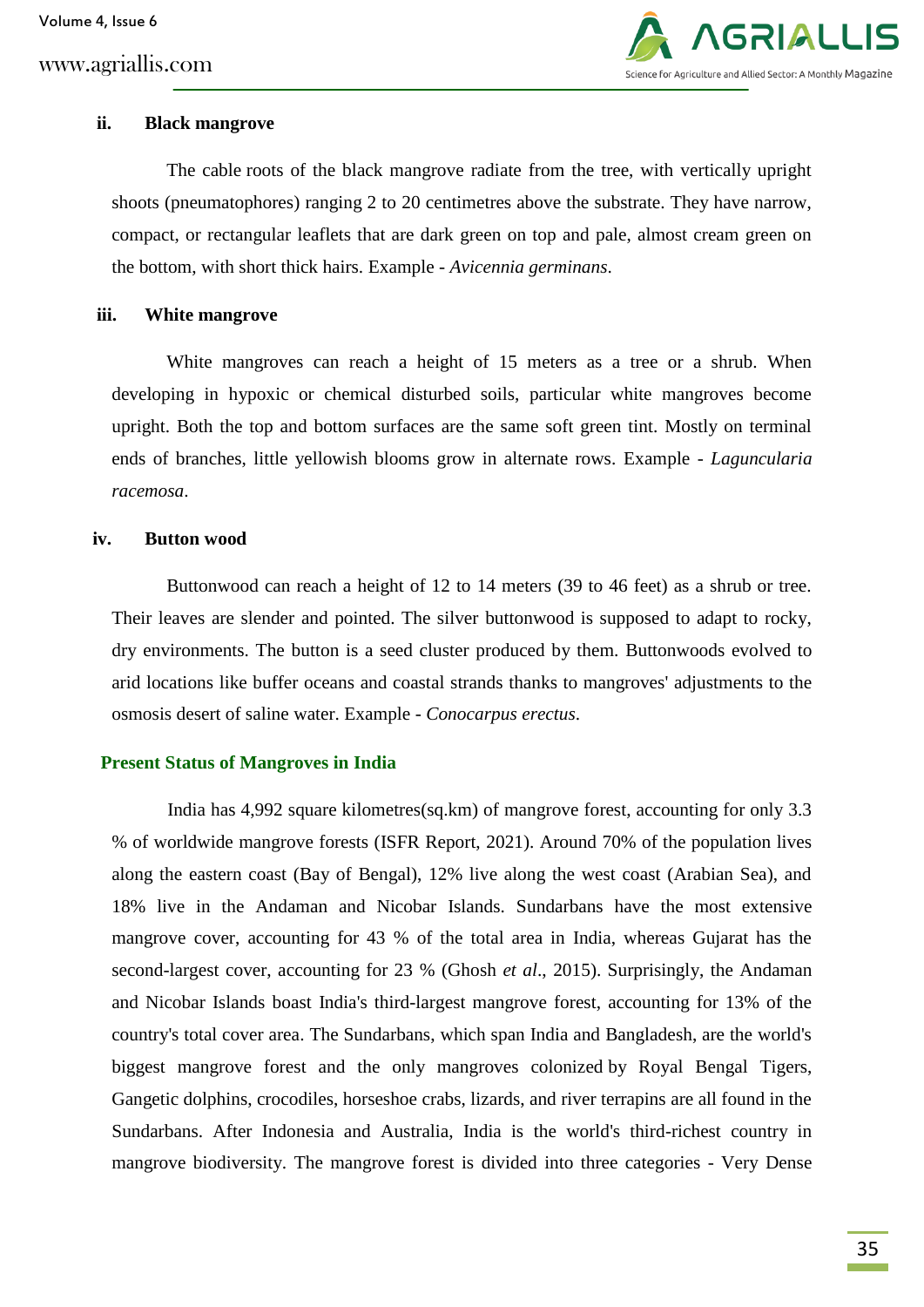www.agriallis.com



Mangrove, Moderately Dense Mangrove and Open Mangrove are shown in Table 1. The total cover area of mangrove forests is given in Table 2.

|           |                                                          |                                                |                                                |                 |              | (Area in sq.km)                                 |
|-----------|----------------------------------------------------------|------------------------------------------------|------------------------------------------------|-----------------|--------------|-------------------------------------------------|
| S.<br>No. | <b>State/UT</b>                                          | <b>Very</b><br><b>Dense</b><br><b>Mangrove</b> | <b>ModeratelyDense Open</b><br><b>Mangrove</b> | <b>Mangrove</b> | <b>Total</b> | <b>Change</b><br>concerning<br><b>ISFR 2019</b> |
| 1.        | <b>Andhra Pradesh</b>                                    | 0.00                                           | 213.00                                         | 192.00          | 405.00       | 1.00                                            |
| 2.        | Goa                                                      | 0.00                                           | 21.00                                          | 6.00            | 27.00        | 1.00                                            |
| 3.        | Gujarat                                                  | 0.00                                           | 169.00                                         | 1,006.00        | 1,175.00     | $-2.00$                                         |
| 4.        | Karnataka                                                | 0.00                                           | 2.00                                           | 11.00           | 13.00        | 3.00                                            |
| 5.        | Kerala                                                   | 0.00                                           | 5.00                                           | 4.00            | 9.00         | 0.00                                            |
| 6.        | Maharashtra                                              | 0.00                                           | 90.00                                          | 234.00          | 324.00       | 4.00                                            |
| 7.        | Odisha                                                   | 81.00                                          | 94.00                                          | 84.00           | 259.00       | 8.00                                            |
| 8.        | <b>Tamil Nadu</b>                                        | 1.00                                           | 27.00                                          | 17.00           | 45.00        | 0.00                                            |
| 9.        | <b>West Bengal</b>                                       | 994.00                                         | 692.00                                         | 428.00          | 2,114.00     | 2.00                                            |
| 10.       | <b>A&amp;N</b> Islands                                   | 399.00                                         | 168.00                                         | 49.00           | 616.00       | 0.00                                            |
| 11.       | $&$ Diu<br>Daman<br>Dadra<br>$\&$<br>and<br>Nagar Haveli | 0.00                                           | 0.00                                           | 3.00            | 3.00         | 0.00                                            |
| 12.       | Puducherry                                               | 0.00                                           | 0.00                                           | 2.00            | 2.00         | 0.00                                            |
|           | <b>Total</b>                                             | 1,475.00                                       | 1,481.00                                       | 2,036.00        | 4,992.00     | 17.00                                           |

**Table 1:** Mangrove covers Assessment 2021

Source – ISFR Report, 2021

# **Table2**: Mangrove distribution in India

| <b>Rank</b> | States/UTs with the highest mangrove Total mangrove cover in sq. km<br>cover |      |
|-------------|------------------------------------------------------------------------------|------|
|             | West Bengal                                                                  | 2114 |
| 2           | Gujarat                                                                      | 1140 |
| 3           | <b>Andaman and Nicobar Islands</b>                                           | 617  |
|             | <b>Andhra Pradesh</b>                                                        | 404  |
| 5           | Maharashtra                                                                  | 304  |
| 6           | Odisha                                                                       | 243  |
|             | <b>Tamil Nadu</b>                                                            | 49   |
| 8           | Goa                                                                          | 26   |
| q           | Kerala                                                                       | 9    |
| 10          | Karnataka                                                                    | 10   |

*Source* - ISFR Report - 2021

## **Reason for Increase in Mangrove Cover**

**Odisha** – Natural regeneration and plantation initiatives in Kendrapara, Jagatsinghpur, and Balasore have improved eight sq km. **Maharashtra** – Natural regeneration is responsible for the gain of four square kilometres. **Karnataka** - Conservation measures such as planting and revitalization have resulted in an improvement of three sq km. **West Bengal**- The increase of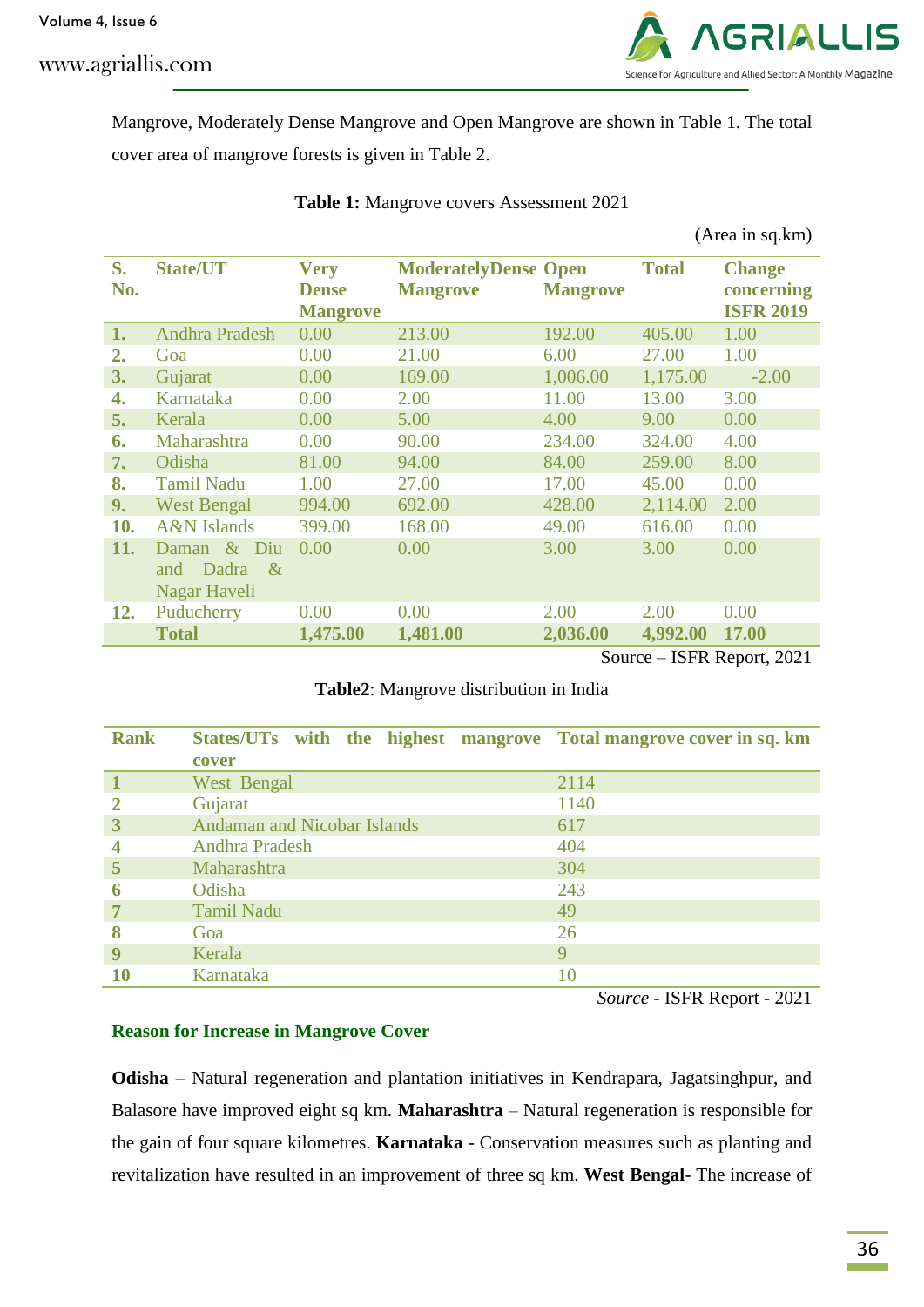Volume 4, Issue 6

www.agriallis.com



threesq km is primarily due to rehabilitation in the South 24 Parganas district (41.74%) (ISFR Report, 2021).

#### **Importance of Mangroves**

Mangroves are vital and provide many benefits to the environment. Mangroves have a complex root structure that effectively dissipates sea wave energy, safeguarding coastal regions from tsunamis, storm surges, and soil erosion (Kathiresan, 2010).Mangrove roots help sediment deposition by slowing water flows. They also prevent coastal erosion and contamination of the sea and play an essential role in the food chain (Nagelkerken *et al*., 2008).The decaying leaves of mangrove trees are decomposed by fungi and bacteria, providing food for shrimp and crab. Large fish consume these marine crustaceans, and large fish are captured and consumed by animals. They offer a significant source of income for coastal populations that rely on honey, tannins, wax, and fishing (Hussain and Badola, 2010).

#### **Threats to Mangroves**

Natural hazards and damaging human activities are the most common threats to mangrove forests.

**(a) Natural hazards: -**Particularly in the geographically fragile Andaman and the Nicobar Islands, cyclones, typhoons, and significant wave action. Wildlife animals' browsing and trampling are frequently let to graze freely, particularly in places near human habitation. Barnacle infestation attaches to immature seedlings and obstructs respiration and photosynthesis, slowing seedling growth. Weeds like *Acrostichum aureum* and *Acanthus* species invade deforested mangrove habitats and prevent the regrowth of economically important mangrove tree species.

**(b) Human hazards: -**Anthropogenic activities have largely degraded the wetlands and mangrove forests. Timber borers, caterpillars (which consume the mangrove foliage and harm the wood), and beetles are insect pests that reduce mangrove diversity. Deforestation for urbanization and industry development and trash disposal without treatment of bodies of water and soil reduce mangrove productivity.

## **Conservation and Management of Mangrove Forests**

The increasing human population in coastal areas and the demand rising for small timber, fodder, fuel wood, or other non-wood forest products are putting strain on mangrove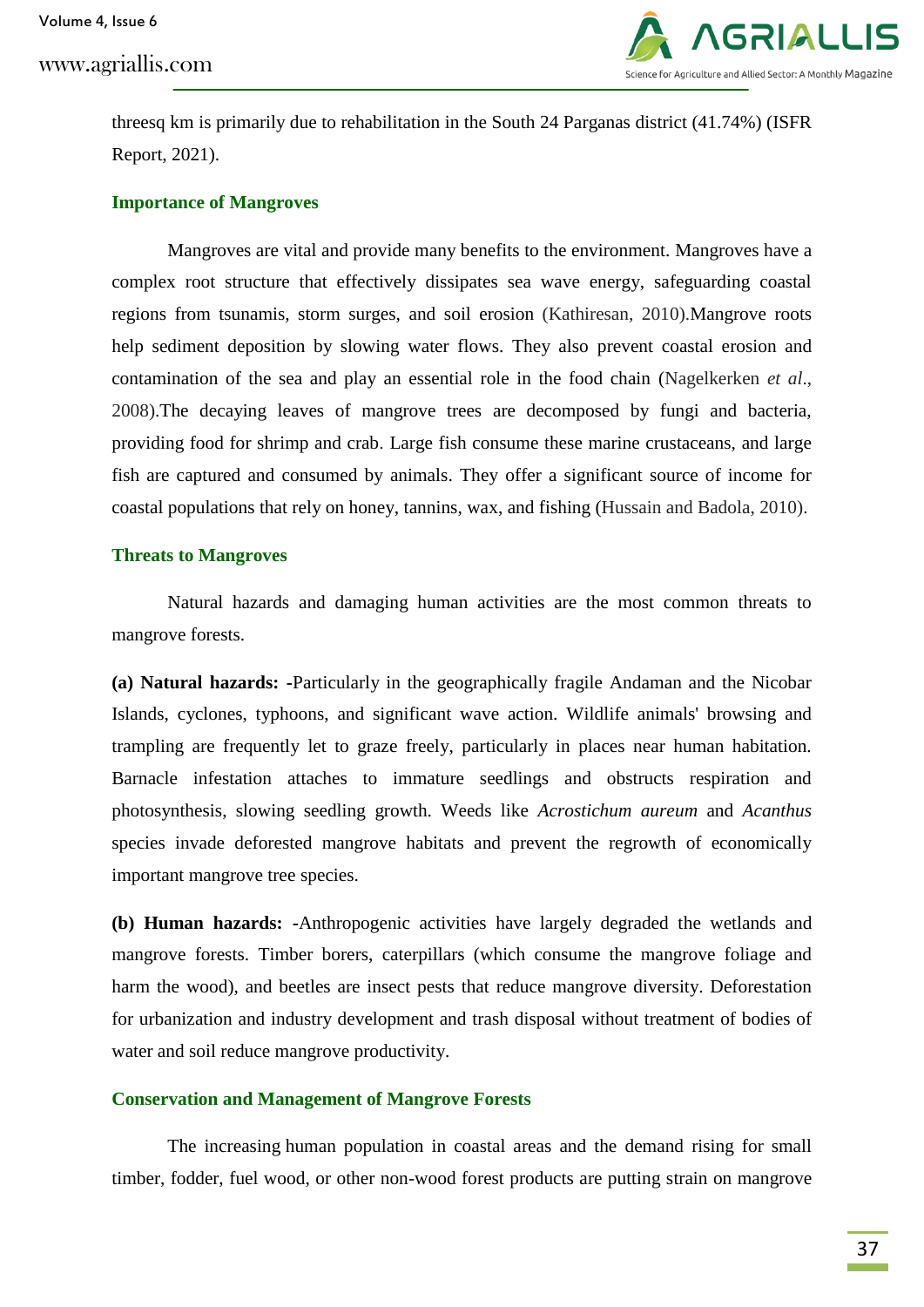

ecosystems. In India, three management practices are used to efficiently maintain mangrove forests: promotion, regulation, and involvement. The Government of India is implementing the Management Action Plan (MAP) in 38 mangrove areas along the coast of the cape. India has a solid regulatory approach, with enough legal help for mangrove protection in National Parks, Wildlife Refuges, Reserved Forests, Protected Forests, and Community Reserves. However, successful implementation of the legislation is frequently hampered by a lack of human and financial resources and poor infrastructure (Pattanaik *et al*., 2009).Various states are implementing mangrove conservation and management initiatives to increase the biodiversity of mangroves. Direct seed planting, raised bed plantation, and fishbone bone channel plantation are some of the key strategies used in Gujarat to restore degraded mangrove habitats. Training for sustainable mangrove protection is also held regularly. Mangrove ecology and biodiversity have been conserved in Maharashtra through preservation, restoration, regeneration, and maintenance (Song *et al*., 2021).

#### **Conclusion**

From a productive, defensive, and social standpoint, mangroves serve various purposes. However, because of rising population constraints in coastal regions and a lack of understanding, mangrove lands have been converted to multiple uses on a vast scale. We can promote tourism by increasing the growth of mangrove trees. Furthermore, the primary goal of a fisherman is to catch fish. They are constantly working to keep the mangrove resources afloat. Even slight changes in water levels, on the other hand, can result in lower flood extents and, as a result, reduced property damage and loss of life.

### **References**

- Alongi, D. M. (2008). Mangrove forests: resilience, protection from tsunamis, and responses to global climate change. *Estuarine, Coastal and Shelf Science*, **76(1):** 1-13.
- Ghosh, A., Schmidt, S., Fickert, T., & Nüsser, M. (2015). The Indian Sundarban mangrove forests: history, utilization, conservation strategies and local perception. *Diversity*, **7(2):**149-169.
- Giri, C., Ochieng, E., Tieszen, L. L., Zhu, Z., Singh, A., Loveland, T., & Duke, N. (2011). Status and distribution of mangrove forests of the world using earth observation satellite data. *Global Ecology and Biogeography*, **20(1):** 154-159.